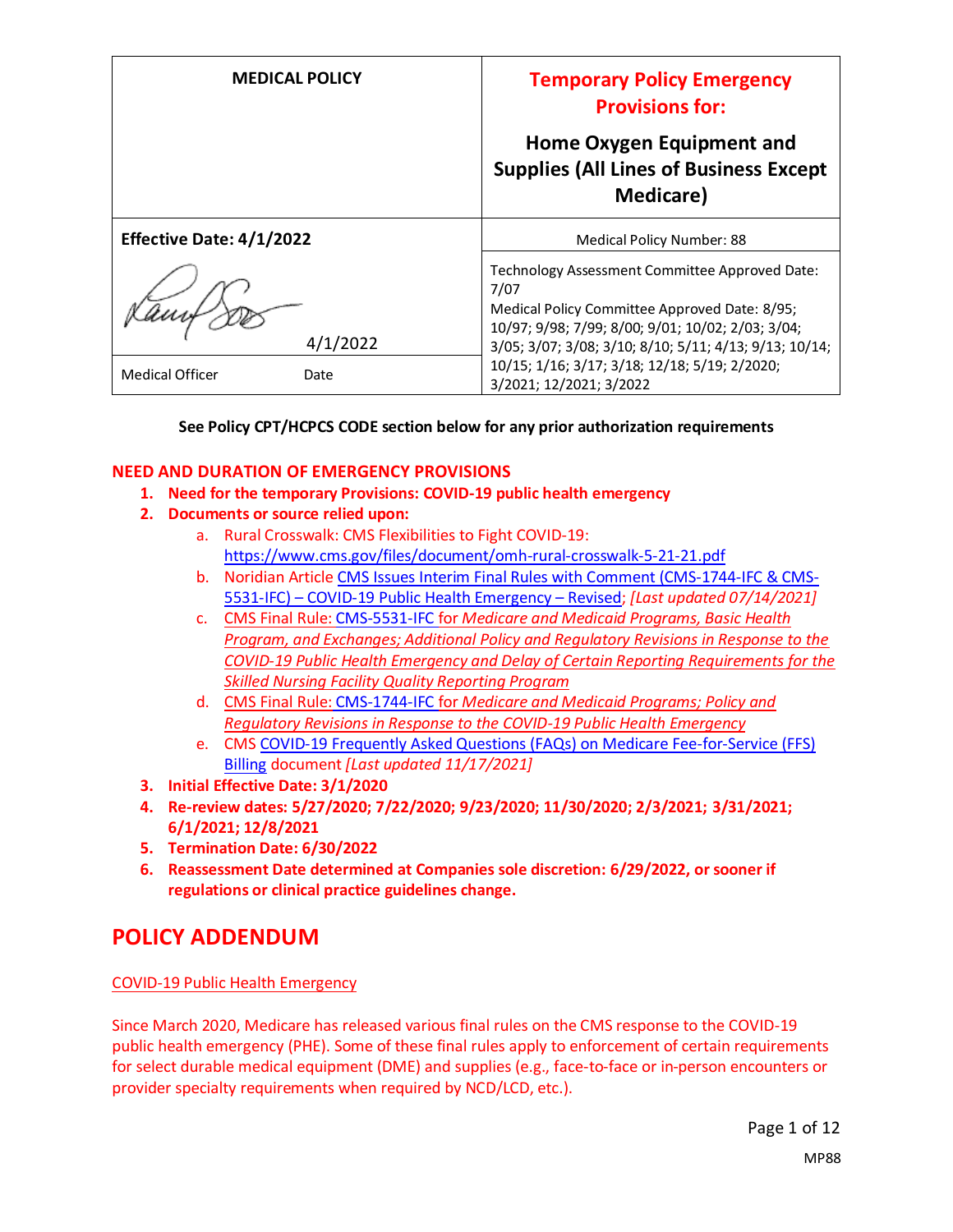*"For the duration of this PHE for the COVID-19 PHE, it is in the best interest of patients, health care professionals and suppliers to limit face-to-face encounters and avoid exposure of vulnerable Medicare beneficiaries to COVID-19. Therefore, on an interim basis, we are finalizing that to the extent an NCD or LCD (including policy articles) would otherwise require a face-toface or in-person encounter for evaluations, assessments, certifications or other implied face-toface services, those requirements would not apply during the COVID-19 PHE."* 1

Thus, telehealth (telemedicine) visits would satisfy any face-to-face or in-person requirements when noted in an NCD, LCD, or LCA.

*"Effective for claims with dates of service on or after March 1, 2020 and for the duration of this COVID-19 PHE, clinical indications for coverage found in respiratory, infusion pump, and therapeutic continuous glucose monitor NCDs or LCDs will not be enforced. These NCDs and LCDs include:*

- *Home Oxygen (NCD 240.2)*
- *Infusion Pumps (NCD 280.14)*
- *Continuous Positive Airway Pressure for Obstructive Sleep Apnea (NCD 240.4)*
- *Intrapulmonary Percussive Ventilator (NCD 240.5)*
- *Durable Medical Equipment Reference List (NCD 280.1) Only clinical indications for ventilators are not enforced*
- *Oxygen and Oxygen Equipment (L33797)*
- *Positive Airway Pressure Devices for the Treatment of Obstructive Sleep Apnea (L33718)*
- *Oral Appliances for the Treatment of Obstructive Sleep Apnea (L33611)*
- *Respiratory Assist Devices (L33800)*
- *Mechanical In-exsufflation Devices (L33795)*
- *High Frequency Chest Wall Oscillation (L33785)*
- *Nebulizers (L33370)*
- *Suction Pumps (L33612) – Only clinical indications for respiratory suction pumps (E0600) are not enforced*
- *Glucose Monitors (L33822) – Only clinical indications for Therapeutic Continuous Glucose Monitors (CGM) are not enforced*
- *External Infusion Pumps (L33794)"* 1

Treating practitioners and suppliers must still:

- Provide a standard written order (SWO) for all items.
- Ensure that the items or services are reasonable and necessary;
- Continue documenting the medical necessity for all services and the medical record must be sufficient to support payment for the services billed (i.e., the services were actually provided, were provided at the level billed, and were medically necessary);
- Make documentation available, upon request. $1$

While prior authorization and review will not be required for the items addressed by this medical policy, the [CMS-5531-IFC](https://www.cms.gov/files/document/covid-medicare-and-medicaid-ifc2.pdf) clarifies that the lack of enforcement of certain elements of NCDs and LCDs does **not**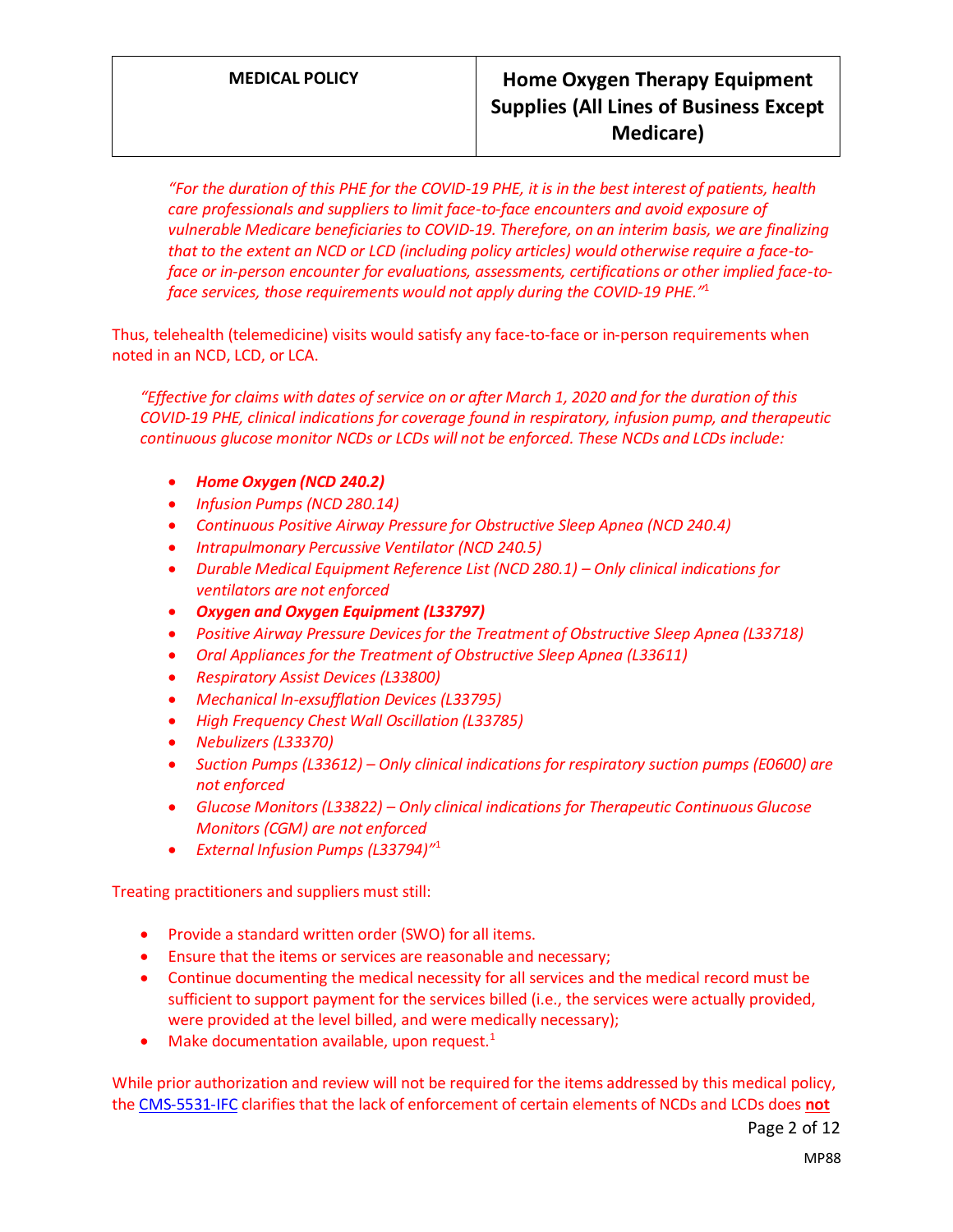mean medical necessity requirements for items and services are waived during this PHE. This final rule serves to *"remind physicians, practitioners and suppliers that most items and services must be reasonable and necessary for the diagnosis or treatment of an illness or injury or to improve the functioning of a malformed body member to be paid under Part A or Part B of Title XVIII. Physicians, practitioners, and suppliers are required to continue documenting the medical necessity for all services. Accordingly, the medical record must be sufficient to support payment for the services billed..."*

# **SCOPE:**

Providence Health Plan, Providence Health Assurance, Providence Plan Partners, and Ayin Health Solutions as applicable (referred to individually as "Company" and collectively as "Companies").

# **APPLIES TO:**

All lines of business except Medicare

# **BENEFIT APPLICATION**

#### Medicaid Members

Oregon: Services requested for Oregon Health Plan (OHP) members follow the OHP Prioritized List and Oregon Administrative Rules (OARs) as the primary resource for coverage determinations. Medical policy criteria below may be applied when there are no criteria available in the OARs and the OHP Prioritized List.

# **POLICY CRITERIA**

Note: This policy does not address home oxygen therapy and oxygen equipment in patients under 18 years of age.

This policy is based on the following Centers for Medicare & Medicaid guidelines:

- National Coverage Determination (NCD) 240.2: Home Use of Oxygen $<sup>1</sup>$ </sup>
- Local Coverage Determination (LCD) L33797: Oxygen and Oxygen Equipment<sup>2</sup>
- Local Coverage Article (LCA) A52514: Oxygen and Oxygen Equipment<sup>3</sup>

Home Oxygen Therapy got Lung Disease or Hypoxia

I. Home oxygen therapy and oxygen equipment for severe lung disease or hypoxia-related symptoms may be considered **medically necessary and covered** if the following conditions are met (I.A-E):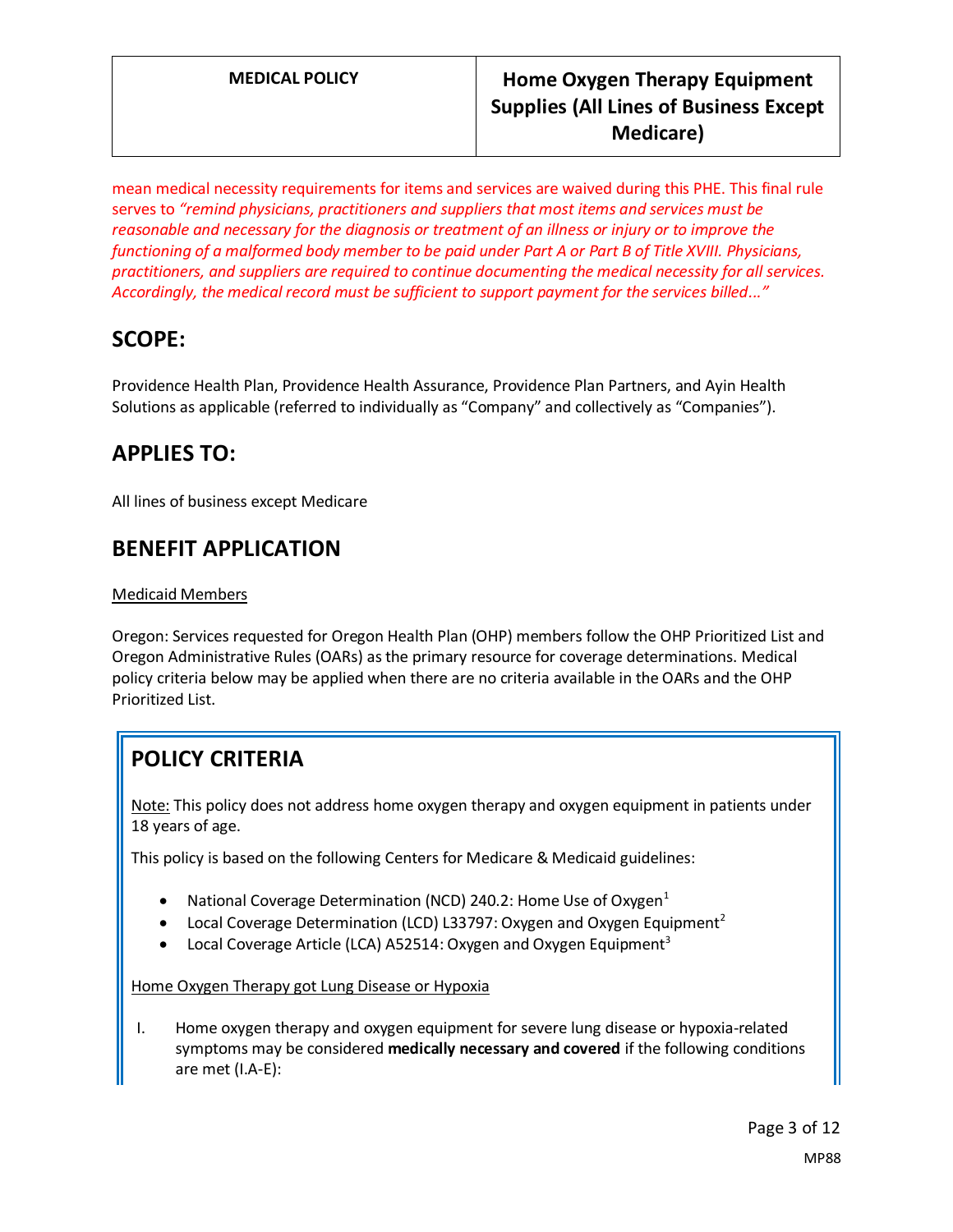- A. The treating practitioner has determined that the member has a severe lung disease or hypoxia-related symptoms that might be expected to improve with oxygen therapy; **and**
- B. The member meets the standards of a qualified blood gas study (for definition of qualifying blood gas study, see th[e Policy Guidelines](#page-4-0) section), measured through either an oximetry test or an arterial blood gas test; **and**
- C. The qualifying blood gas test was performed by a treating practitioner or by a qualified provider or supplier of laboratory services; **and**
- D. The qualifying blood gas study was obtained under the following conditions:
	- 1. If the qualifying blood gas study is performed during an inpatient hospital stay, the reported test must be the one obtained closest to, but no earlier than 2 days prior to the hospital discharge date, **or**
	- 2. If the qualifying blood gas study is not performed during an inpatient hospital stay, the reported test must be performed while the beneficiary is in a chronic stable state – i.e., not during a period of acute illness or an exacerbation of their underlying disease, **and**
- E. Alternative treatment measures have been tried or considered and deemed clinically ineffective.
- II. Home oxygen therapy and oxygen equipment for severe lung disease or hypoxia-related symptoms is considered **not medically necessary and not covered** when criterion I above is not met.

#### Portable Oxygen Systems

- III. A portable oxygen system may be considered **medically necessary and covered** if the member is mobile within the home and the qualifying blood gas study was performed while at rest (awake) or during exercise.
- IV. Portable oxygen is considered **not medically necessary and not covered** If the only qualifying blood gas study was performed during sleep.

## **NON-COVERAGE CRITERIA**

- V. **Group III** includes members with arterial PO<sub>2</sub> levels at or above 60 mm Hg or arterial blood oxygen saturations at or above 90 percent. For these members there is a rebuttable presumption of **non-coverage**.
- VI. If the coverage conditions specified above are not met, the oxygen therapy will be **denied as not reasonable and necessary**. Oxygen therapy will also be denied as **not reasonable and necessary** if any of the following conditions are present (VI.1-4):
	- A. Angina pectoris in the absence of hypoxemia. This condition is generally not the result of a low oxygen level in the blood and there are other preferred treatments.
	- B. Dyspnea without cor pulmonale or evidence of hypoxemia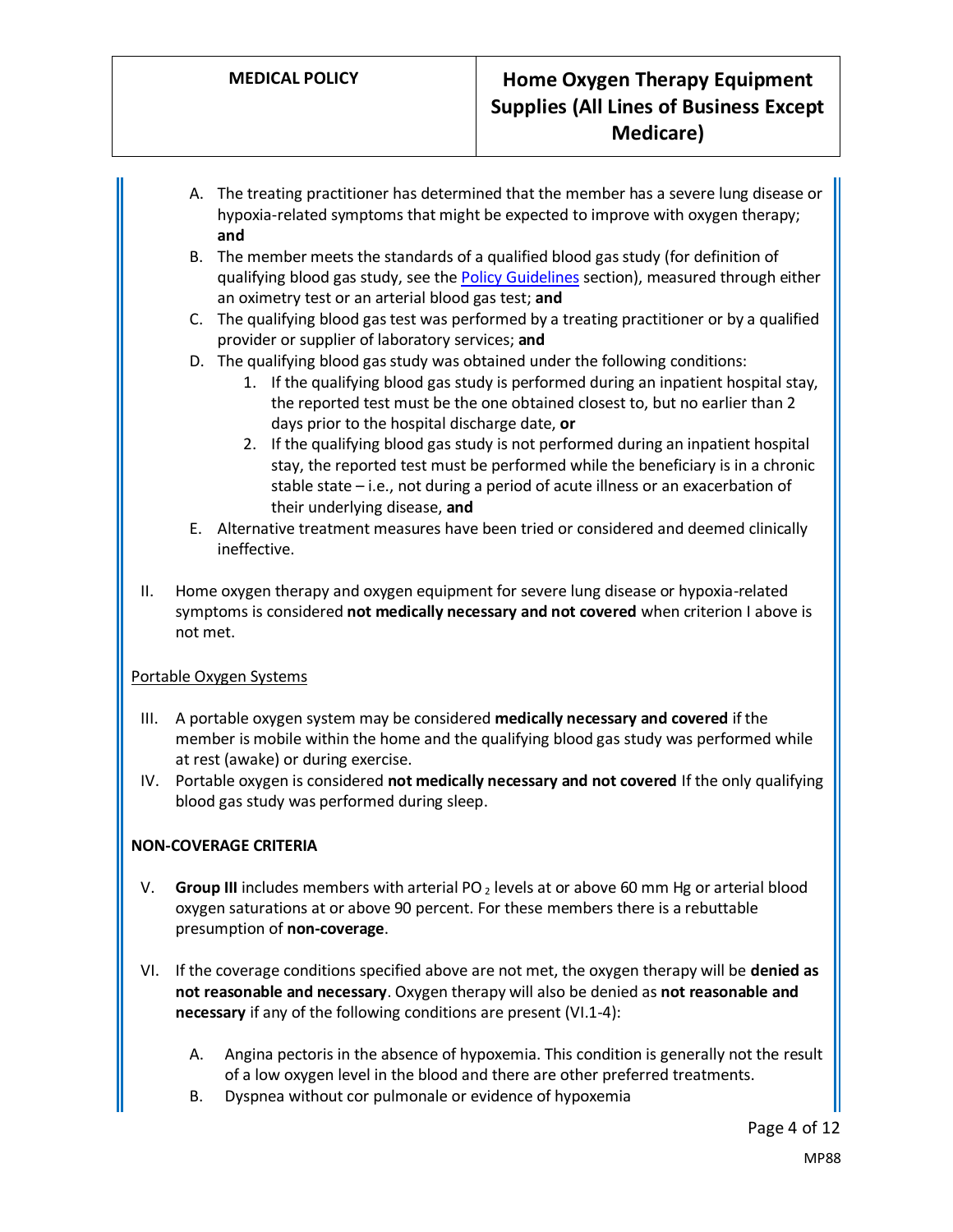- C. Severe peripheral vascular disease resulting in clinically evident desaturation in one or more extremities but in the absence of systemic hypoxemia. There is no evidence that increased PO<sub>2</sub> will improve the oxygenation of tissues with impaired circulation.
- D. Terminal illnesses that do not affect the respiratory system
- VII. Emergency or stand-by oxygen systems for members who are not regularly using oxygen are considered **not medically necessary and are not covered** since they are precautionary and not therapeutic in nature.
- VIII. Topical hyperbaric oxygen chambers (A4575) are considered **not medically necessary and are not covered.**
- IX. Topical oxygen delivery systems (E0446) are considered **not medically necessary and are not covered.**

## Home Oxygen for Cluster Headaches

- X. Home oxygen therapy for cluster headaches may be considered **medically necessary and covered** when **all** of the following criteria (A.-C.) are met:
	- A. Neurologist has evaluated patient and confirmed the diagnosis of cluster headache; **and**
	- B. Neurologist has prescribed oxygen in conjunction with both an acute and preventative medical treatment plan; **and**
	- C. The cluster headaches must be accompanied by **at least one** of the following findings:
		- 1. Ipsilateral conjunctival injection and/or lacrimation; **or**
		- 2. Ipsilateral nasal congestion and/or rhinorrhea; **or**
		- 3. Ipsilateral eyelid edema; **or**
		- 4. Ipsilateral forehead and facial sweating; **or**
		- 5. Ipsilateral miosis and/or ptosis; **or**
		- 6. A sense of restlessness or agitation
- XI. Home oxygen therapy is considered **investigational and is not covered** as a treatment of cluster headaches when criterion I. above is not met.

## **POLICY GUIDELINES**

<span id="page-4-0"></span>Standards for qualifying blood gas study:

A qualifying blood bag study can be defined in two ways, through Group I or Group II criteria:

**Group I** criteria include any of the following: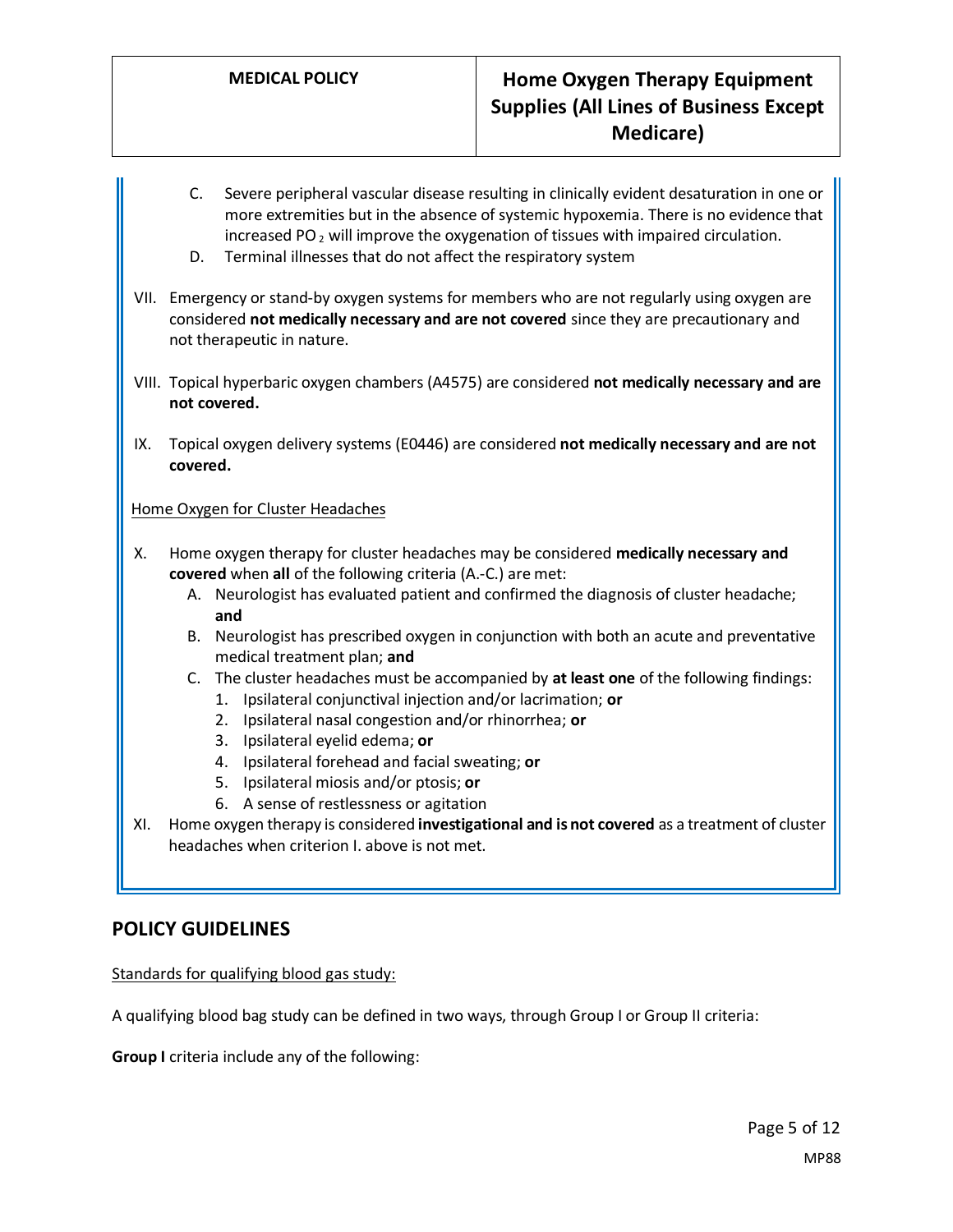- An arterial PO2 at or below 55 mm Hg or an arterial oxygen saturation at or below 88 percent taken at rest (awake), or
- An arterial PO2 at or below 55 mm Hg, or an arterial oxygen saturation at or below 88 percent, for at least 5 minutes taken during sleep for a beneficiary who demonstrates an arterial PO2 at or above 56 mm Hg or an arterial oxygen saturation at or above 89 percent while awake, or
- A decrease in arterial PO2 more than 10 mm Hg, or a decrease in arterial oxygen saturation more than 5 percent from baseline saturation, for at least 5 minutes taken during sleep associated with symptoms (e.g., impairment of cognitive processes and [nocturnal restlessness or insomnia]) or signs (e.g., cor pulmonale, "P" pulmonale on EKG, documented pulmonary hypertension and erythrocytosis) reasonably attributable to hypoxemia, or
- An arterial PO2 at or below 55 mm Hg or an arterial oxygen saturation at or below 88 percent, taken during exercise for a beneficiary who demonstrates an arterial PO2 at or above 56 mm Hg or an arterial oxygen saturation at or above 89 percent during the day while at rest. In this case, oxygen is provided for during exercise if it is documented that the use of oxygen improves the hypoxemia that was demonstrated during exercise when the beneficiary was breathing room air.

Initial coverage for beneficiaries meeting Group I criteria is limited to 12 months or the treating practitioner-specified length of need, whichever is shorter.

**Group II** criteria include the presence of:

- An arterial PO2 of 56-59 mm Hg or an arterial blood oxygen saturation of 89 percent at rest (awake), during sleep for at least 5 minutes, or during exercise (as described under Group I criteria), and any of the following:
	- o Dependent edema suggesting congestive heart failure, or
	- o Pulmonary hypertension or cor pulmonale, determined by measurement of pulmonary artery pressure, gated blood pool scan, echocardiogram, or "P" pulmonale on EKG (P wave greater than 3 mm in standard leads II, III, or AVF), or
	- o Erythrocythemia with a hematocrit greater than 56 percent.

Initial coverage for beneficiaries meeting Group II criteria is limited to 3 months or the treating practitioner specified length of need, whichever is shorter.

## **BILLING GUIDELINES**

A maximum of 3 months of oxygen may be delivered at any one time.

#### Initial 36 Months

Reimbursement for oxygen equipment is limited to 36 monthly rental payments. Payment for accessories (e.g., cannula, tubing, etc.), delivery, back-up equipment, maintenance, and repairs is included in the rental allowance. Payment for oxygen contents (stationary and/or portable) is included in the allowance for stationary equipment (E0424, E0439, E1390, E1391).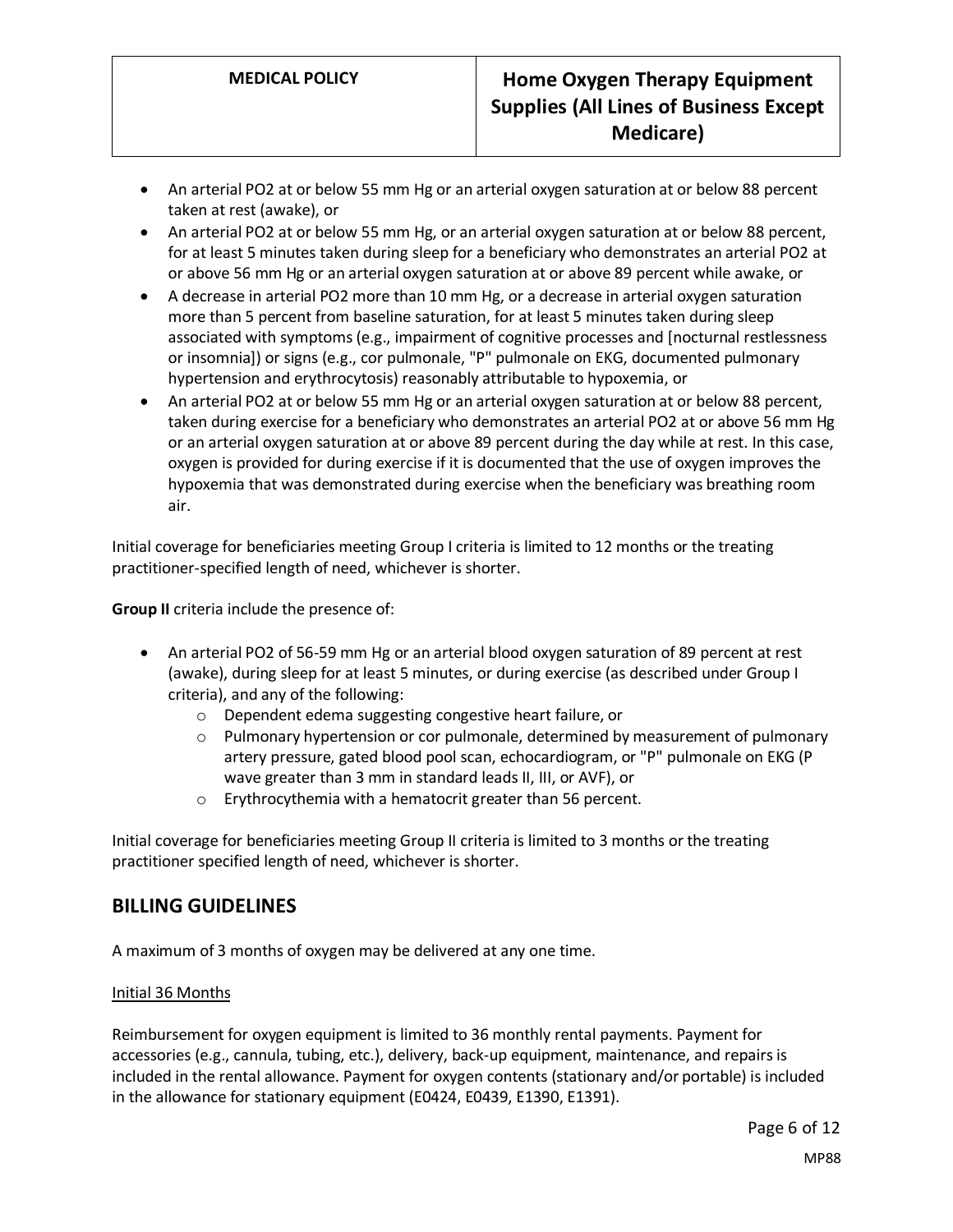If the member was using portable gaseous or liquid equipment during the  $36<sup>th</sup>$  rental month of stationary equipment (gaseous, liquid, or concentrator), payment for portable contents begins when the rental period for the stationary equipment ends. If the member began using portable gaseous or liquid equipment after starting on stationary equipment, payment for the portable equipment would continue until the end of the 36-month rental period for that equipment even though payment was also being made for the portable contents.

If the member is using only portable gaseous or liquid equipment and not stationary equipment during months 1 through 36 of the portable equipment rental, payment for portable contents begins when the rental period for the portable equipment begins. If stationary equipment is subsequently added, separate payment for portable contents ends because payment for contents is included in the payment for stationary equipment.

If the member was not using gaseous or liquid equipment (stationary or portable) in the  $36<sup>th</sup>$  month, but was subsequently switched to gaseous or liquid oxygen based on a physician order, contents may be paid.

If the member has a stationary concentrator, portable liquid equipment, and a stationary liquid tank to fill the portable cylinders, when payment for contents begins, payment will only be made for portable liquid contents.

Payment for stationary equipment is increased for beneficiaries requiring greater than 4 liters per minute (LPM) of oxygen flow and decreased for beneficiaries requiring less than 1 LPM. If a beneficiary qualifies for additional payment for greater than 4 LPM of oxygen and also meets the requirements for portable oxygen, payment will be made for the stationary system at the higher allowance, but not for the portable system. In this situation, if both a stationary system and a portable system are billed for the same rental month, the portable oxygen system will be denied as not separately payable.

The supplier who provides oxygen equipment for the first month must continue to provide any necessary oxygen equipment and all related items and services through the 36-month rental period, unless one of the following exceptions is met:

- Beneficiary relocates temporarily or permanently outside of the supplier's service area
- Beneficiary elects to obtain oxygen from a different supplier
- Individual case exceptions made by CMS or DME MAC
- Item becomes subject to competitive bidding

Providing different oxygen equipment/modalities (e.g., concentrator [stationary or portable], gaseous, liquid, trans-filling equipment) is not permitted unless one of the following requirements is met:

- Supplier replaces the equipment with the same or equivalent item
- Physician orders different equipment
- Beneficiary chooses to receive an upgrade and signs an Advance Beneficiary Notice of Noncoverage (ABN)
- CMS or the DME MAC determines that a change in equipment is warranted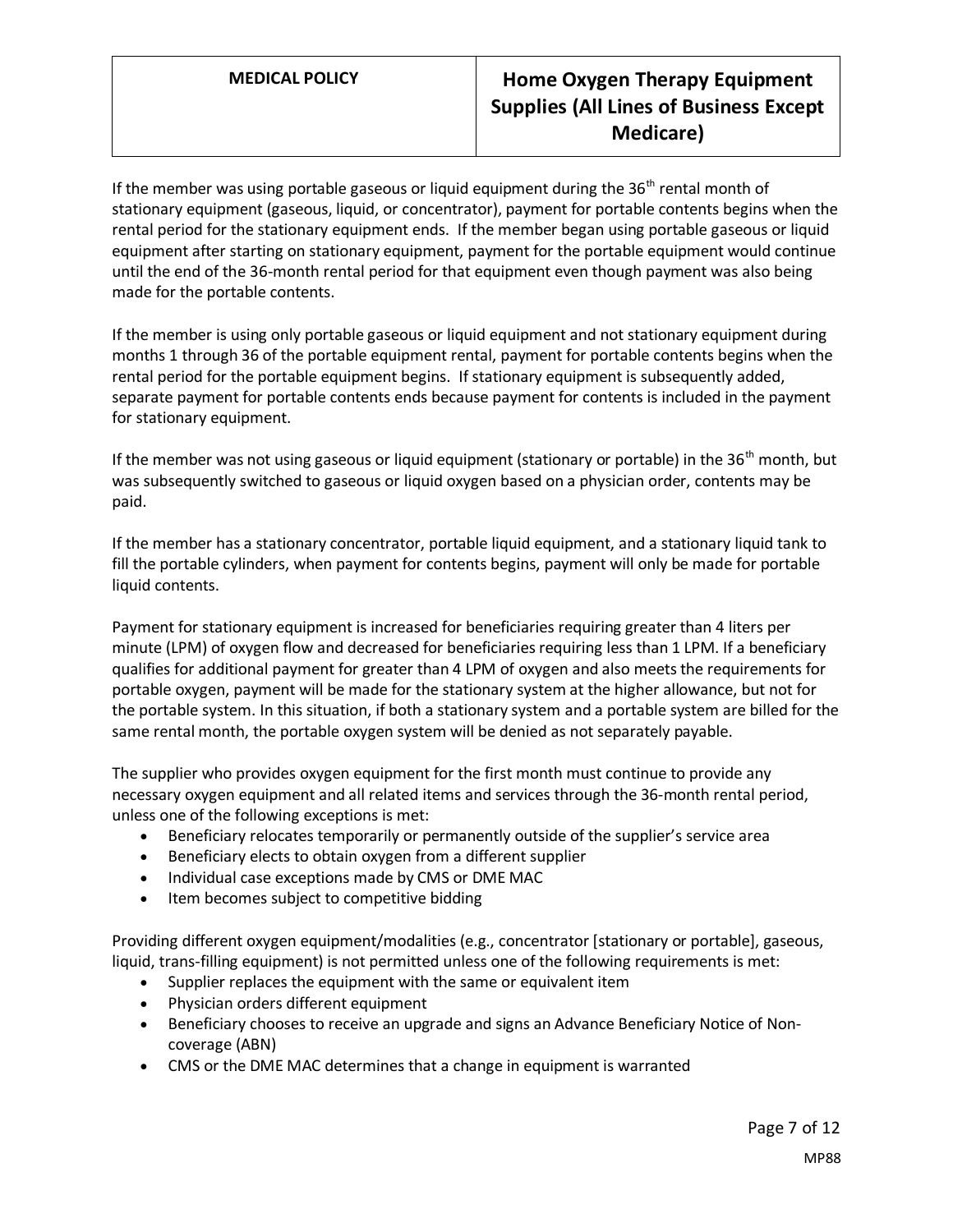A new 36-month rental period can begin only in the following situations:

- Specific incident of damage beyond repair (e.g., dropped and broken, fire, flood, etc.) or the item is stolen or lost
- Break-in-need for at least 60 days plus the days remaining in the month of discontinuation and new medical necessity is established (see "BREAK-IN-SERVICE" below)

A new 36-month rental period does not start in the following situations:

- Replacing equipment due to malfunction, wear and tear, routine maintenance, repair
- Providing different equipment based on a physician order or beneficiary request for an upgrade
- Break-in-need less than 60 days plus the days remaining in the month of discontinuation (see "BREAK-IN-SERVICE" below)
- Break-in-billing (see "BREAK-IN-SERVICE" below)
- Changing suppliers

#### Months 37-60

There is no further payment for oxygen equipment during the 5-year reasonable useful lifetime (RUL) of the equipment after 36 rental payments have been made. If use of portable equipment (E0431, E0433, E0434, E1392, K0738) begins after the use of stationary equipment begins, payment for the portable equipment can continue after payment for the stationary equipment ends until 36 rental payments have been made for the portable equipment.

For information on payment for contents and maintenance, see separate sections below.

The supplier who provided the equipment during the 36th rental month is required to continue to provide the equipment, accessories, contents (if applicable), maintenance, and repair of the oxygen equipment during the 5 year reasonable useful lifetime of the equipment.

Rules for providing different equipment/modalities are the same in months 37-60 as they are in the initial 36 months (see above).

A new 36-month rental period can begin only in the following situation:

• There is a specific incident of damage beyond repair (e.g., dropped and broken, fire, flood, etc.) or the item is stolen or lost

A new 36-month rental period does not start in the following situations:

- Replacing equipment due to malfunction, wear and tear, routine maintenance, repair
- Providing different equipment based on a physician order or beneficiary request for an upgrade
- Break-in-need (see "BREAK-IN-SERVICE" below)
- Break-in-billing (see "BREAK-IN-SERVICE" below)
- Changing suppliers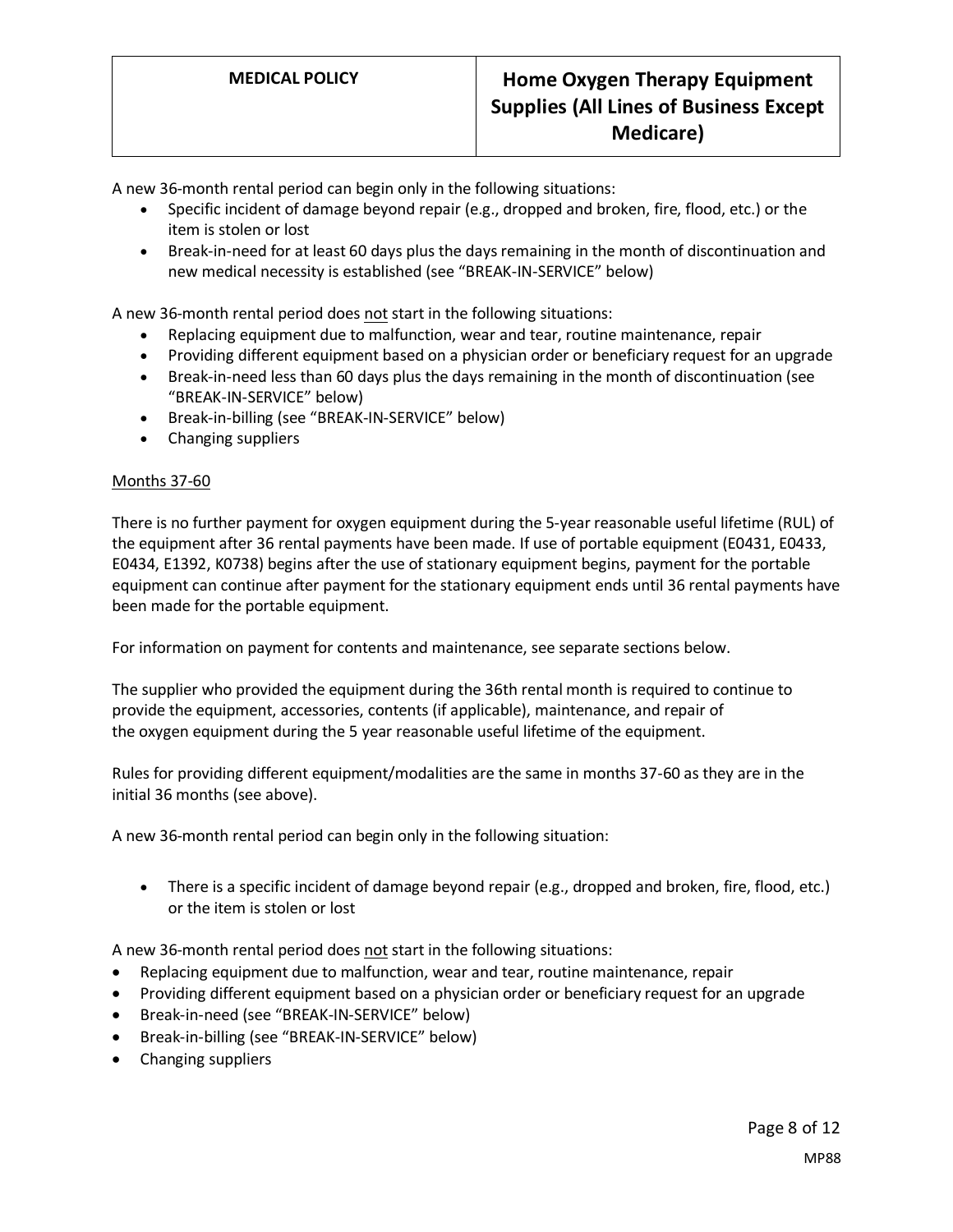#### Months 61 and after

At any time after the end of the 5-year reasonable useful lifetime for oxygen equipment, the beneficiary may elect to receive new equipment, thus beginning a new 36-month rental period.

If the beneficiary elects not to receive new equipment after the end of the 5-year reasonable useful lifetime and if the supplier retains title to the equipment, all elements of the payment policy for months 37-60 remain in effect. There is no separate payment for accessories or repairs. If the beneficiary was using gaseous or liquid oxygen equipment during the 36th rental month, payment can continue to be made for oxygen contents.

If the beneficiary elects not to receive new equipment after the end of the 5-year reasonable useful lifetime and if the supplier transfers title of the equipment to the beneficiary, accessories, maintenance, and repairs are statutorily non-covered by Medicare. Contents are separately payable for beneficiaryowned gaseous or liquid systems.

If a beneficiary enters Medicare FFS with beneficiary-owned equipment, accessories, maintenance, and repairs are statutorily non-covered by Medicare. Contents are separately payable for beneficiary-owned gaseous or liquid systems.

#### Liter Flow Greater Than 4 LPM:

If basic oxygen coverage criteria have been met, a higher allowance for a stationary system for a flow rate of greater than 4 liters per minute (LPM) will be paid only if a blood gas study performed while the beneficiary is on 4 or more LPM meets Group I or II criteria. If a flow rate greater than 4 LPM is billed and the coverage criterion for the higher allowance is not met, payment will be limited to the standard fee schedule allowance. (Refer to related Policy Article for additional information on payment for greater than 4 LPM oxygen.)

#### Miscellaneous:

Oxygen reimbursement is a bundled payment. All options, supplies and accessories are considered included in the monthly rental payment for oxygen equipment. Oxygen rental is billed using the appropriate code for the provided oxygen equipment. Separately billed options, accessories or supply items will be denied as unbundling.

Emergency or stand-by oxygen systems for beneficiaries who are not regularly using oxygen will be denied as not reasonable and necessary since they are precautionary and not therapeutic in nature.

#### Refills of Oxygen Contents:

For Durable Medical Equipment, Prosthetics, Orthotics, and Supplies (DMEPOS) items and supplies provided on a recurring basis, billing must be based on prospective, not retrospective use.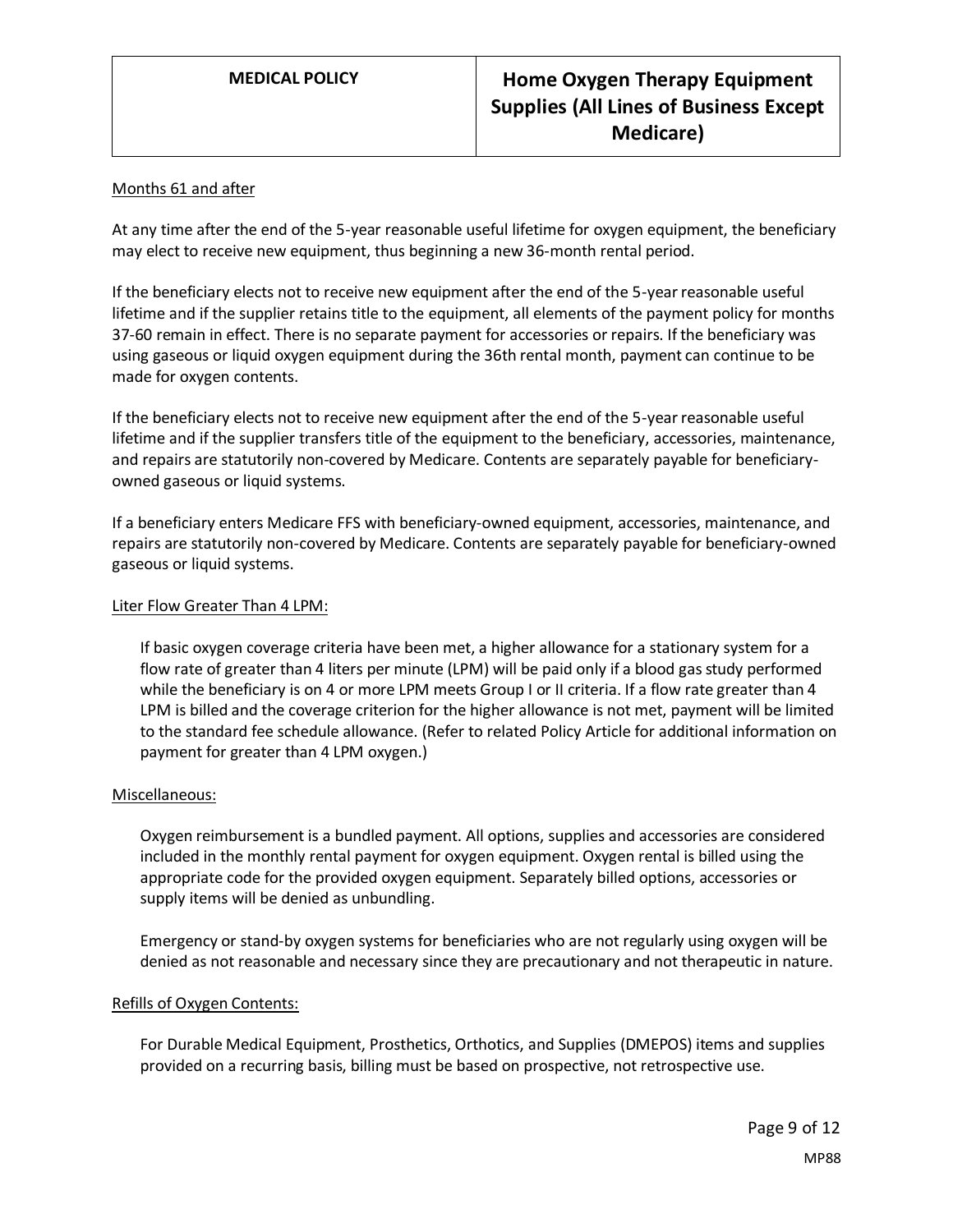Oxygen contents are reimbursed with a monthly allowance covering all contents necessary for the month. Supply allowances are not subject to the refill monitoring and documentation requirements specified by Medicare Program Integrity Manual section 5.2.6.

All other supplies, e.g. tubing, masks or cannulas, etc., are included in the monthly rental payment. Supplies that are not separately payable are not subject to the refill monitoring and documentation requirements specified by Medicare Program Integrity Manual section 5.2.6.

See the Non-Medical Coverage and Payment Rules section of the related Policy Article for additional information about coverage of oxygen contents.

#### Reasonable Useful Lifetime (RUL):

The reasonable useful lifetime for oxygen equipment is 5 years. The RUL is not based on the chronological age of the equipment. It starts on the initial date of service and runs for 5 years from that date.

# **CPT/HCPCS CODES**

| <b>All Lines of Business Except Medicare</b> |                                                                                                                                                                                                                                                             |
|----------------------------------------------|-------------------------------------------------------------------------------------------------------------------------------------------------------------------------------------------------------------------------------------------------------------|
| <b>Not Covered</b>                           |                                                                                                                                                                                                                                                             |
| A4575                                        | Topical hyperbaric oxygen chamber, disposable                                                                                                                                                                                                               |
| E0446                                        | Topical oxygen delivery system, not otherwise specified, includes all supplies and<br>accessories                                                                                                                                                           |
| No Prior Authorization Required              |                                                                                                                                                                                                                                                             |
| <b>Group 1 Codes</b>                         |                                                                                                                                                                                                                                                             |
| E0424                                        | Stationary compressed gaseous oxygen system, rental; includes container, contents,<br>regulator, flowmeter, humidifier, nebulizer, cannula or mask, and tubing                                                                                              |
| E0425                                        | Stationary compressed gas system, purchase; includes regulator, flowmeter, humidifier,<br>nebulizer, cannula or mask, and tubing                                                                                                                            |
| E0430                                        | Portable gaseous oxygen system, purchase; includes regulator, flowmeter, humidifier,<br>cannula or mask, and tubing                                                                                                                                         |
| E0431                                        | Portable gaseous oxygen system, rental; includes portable container, regulator,<br>flowmeter, humidifier, cannula or mask, and tubing                                                                                                                       |
| E0433                                        | Portable liquid oxygen system, rental; home liquefier used to fill portable liquid oxygen<br>containers, includes portable containers, regulator, flowmeter, humidifier, cannula or<br>mask and tubing, with or without supply reservoir and contents gauge |
| E0434                                        | Portable liquid oxygen system, rental; includes portable container, supply reservoir,<br>humidifier, flowmeter, refill adaptor, contents gauge, cannula or mask, and tubing                                                                                 |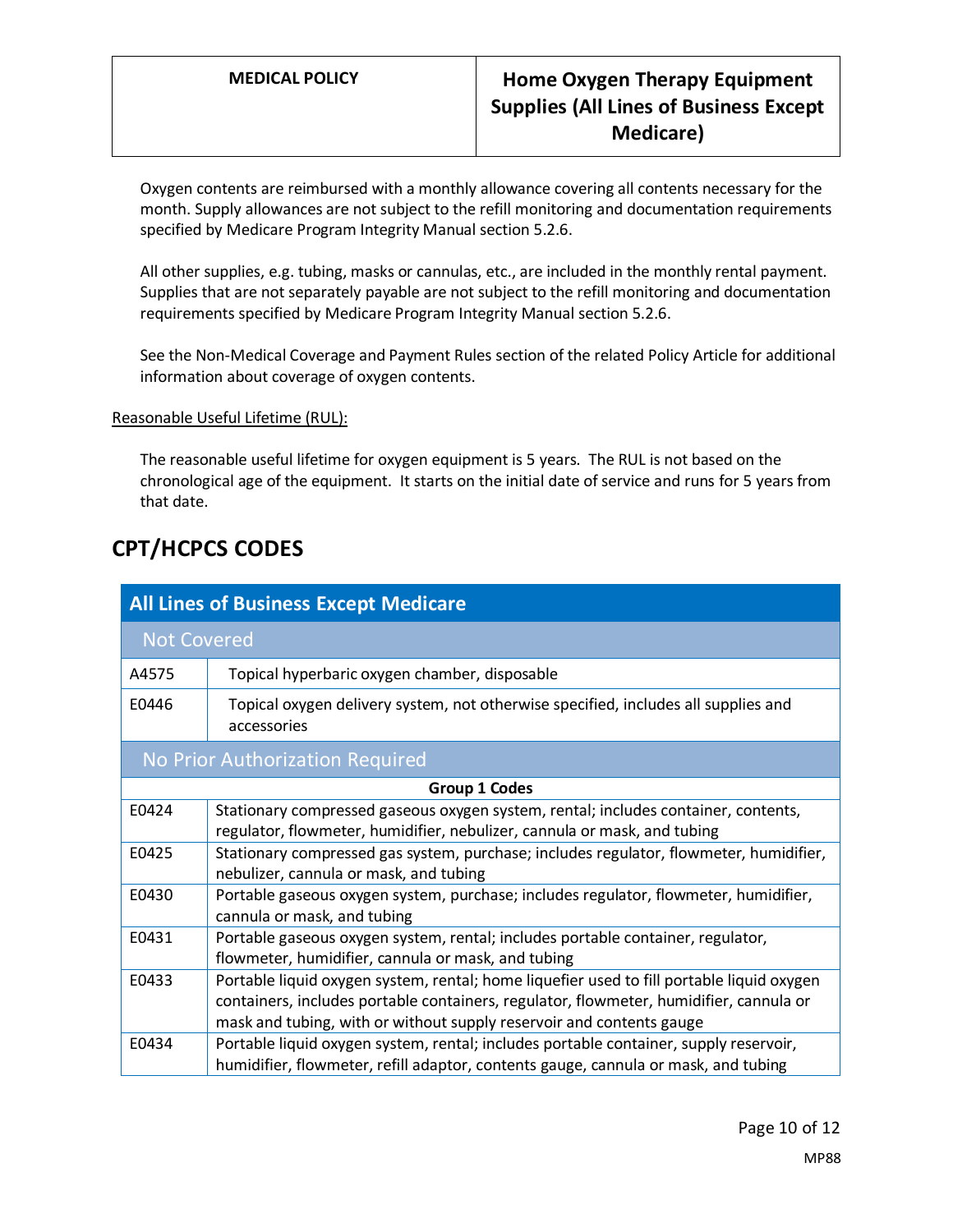| E0435                             | Portable liquid oxygen system, purchase; includes portable container, supply reservoir,   |  |
|-----------------------------------|-------------------------------------------------------------------------------------------|--|
|                                   | flowmeter, humidifier, contents gauge, cannula or mask, tubing and refill adaptor         |  |
| E0439                             | Stationary liquid oxygen system, rental; includes container, contents, regulator,         |  |
|                                   | flowmeter, humidifier, nebulizer, cannula or mask, & tubing                               |  |
| E0440                             | Stationary liquid oxygen system, purchase; includes use of reservoir, contents indicator, |  |
|                                   | regulator, flowmeter, humidifier, nebulizer, cannula or mask, and tubing                  |  |
| E0441                             | Stationary oxygen contents, gaseous, 1 month's supply = 1 unit                            |  |
| E0442                             | Stationary oxygen contents, liquid, 1 month's supply = 1 unit                             |  |
| E0443                             | Portable oxygen contents, gaseous, 1 month's supply = 1 unit                              |  |
| E0444                             | Portable oxygen contents, liquid, 1 month's supply = 1 unit                               |  |
| E0445                             | Oximeter device for measuring blood oxygen levels non-invasively                          |  |
| E0447                             | Portable oxygen contents, liquid, 1 month's supply = 1 unit, prescribed amount at rest or |  |
|                                   | nighttime exceeds 4 liters per minute (lpm)                                               |  |
| E1390                             | Oxygen concentrator, single delivery port, capable of delivering 85 percent or greater    |  |
|                                   | oxygen concentration at the prescribed flow rate                                          |  |
| E1391                             | Oxygen concentrator, dual delivery port, capable of delivering 85 percent or greater      |  |
|                                   | oxygen concentration at the prescribed flow rate, each                                    |  |
| E1392                             | Portable oxygen concentrator, rental                                                      |  |
| E1405                             | Oxygen and water vapor enriching system with heated delivery                              |  |
| E1406                             | Oxygen and water vapor enriching system without heated delivery                           |  |
| K0738                             | Portable gaseous oxygen system, rental; home compressor used to fill portable oxygen      |  |
|                                   | cylinders; includes portable containers, regulator, flowmeter, humidifier, cannula or     |  |
|                                   | mask, and tubing                                                                          |  |
| <b>Group 2 Codes: Accessories</b> |                                                                                           |  |
| A4606                             | Oxygen probe for use with oximeter device, replacement                                    |  |
| A4608                             | Transtracheal oxygen catheter, each                                                       |  |
| A4615                             | Cannula, nasal                                                                            |  |
| A4616                             | Tubing (oxygen), per foot                                                                 |  |
| A4617                             | Mouth piece                                                                               |  |
| A4619                             | Face tent                                                                                 |  |
| A4620                             | Variable concentration mask                                                               |  |
| A7525                             | Tracheostomy mask, each                                                                   |  |
| A9900                             | Miscellaneous dme supply, accessory, and/or service component of another hcpcs code       |  |
| E0455                             | Oxygen tent, excluding croup or pediatric tents                                           |  |
| E0555                             | Humidifier, durable, glass or autoclavable plastic bottle type, for use with regulator or |  |
|                                   | flowmeter                                                                                 |  |
| E0580                             | Nebulizer, durable, glass or autoclavable plastic, bottle type, for use with regulator or |  |
|                                   | flowmeter                                                                                 |  |
| E1352                             | Oxygen accessory, flow regulator capable of positive inspiratory pressure                 |  |
| E1353                             | Regulator                                                                                 |  |
| E1354                             | Oxygen accessory, wheeled cart for portable cylinder or portable concentrator, any        |  |
|                                   | type, replacement only, each                                                              |  |
| E1355                             | Stand/rack                                                                                |  |